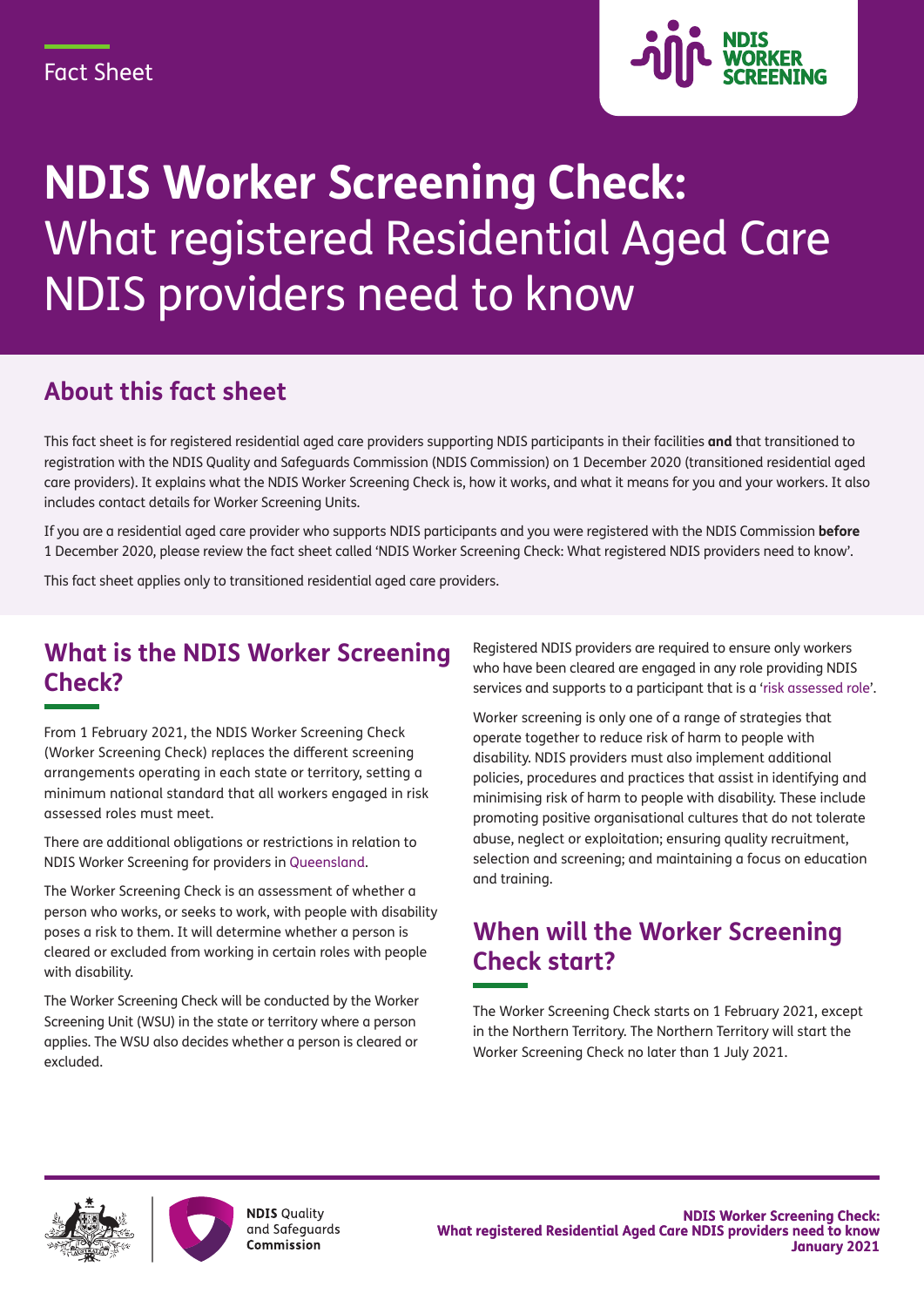

#### **Do my workers supporting NDIS participants in risk assessed roles need to get an NDIS Worker Screening Check clearance straight away from 1 February 2021?**

For the period from 1 December 2020 to 1 February 2021, transitioned residential aged care providers were required to ensure that workers (i.e. staff members and volunteers) in risk assessed roles had an acceptable aged care provider check (aged care check) in accordance with the requirements of the [Accountability Principles 2014](https://www.legislation.gov.au/Details/F2020C00068). These requirements under Part 6 of the Accountability Principles 2014 include a police check and, if necessary, a statutory declaration stating that the person has not been convicted of certain offences. **These aged care checks will be recognised for three years from the date the clearance is given.**

From 1 February 2021, transitioned residential aged care providers can satisfy their obligations under the [NDIS \(Practice](https://www.legislation.gov.au/Details/F2020C01138)  [Standards - Worker Screening\) Rules 2018](https://www.legislation.gov.au/Details/F2020C01138) by ensuring that a worker engaging in a risk assessed role holds:

- a valid acceptable aged care provider check issued before 1 February 2021; OR
- a valid acceptable check in accordance with [state and territory](https://www.ndiscommission.gov.au/providers/worker-screening/interimarrangements) [transitional arrangements](https://www.ndiscommission.gov.au/providers/worker-screening/interimarrangements) issued before 1 February 2021; OR
- an NDIS Worker Screening Check clearance.

An acceptable aged care provider check will no longer be valid after three years having passed from the date the police certificate was issued (before 1 February 2021).

Compliance with the National Disability Insurance Scheme (Practice Standards – Worker Screening) Rules 2018 is a condition of registration for all registered NDIS providers under the *NDIS Act 2013*.

### **What will the Worker Screening Check do?**

The Worker Screening Check is a way to support transitioned residential aged care providers to comply with your obligations when recruiting, selecting and reviewing the ongoing suitability of your workers supporting NDIS participants.

It will:

- be an important tool in your recruitment, selection and screening processes, and assist in the ongoing review of the suitability of workers
- increase self-managed participants' choice and control by giving them the option to ask that the workers who provide them with supports and services obtain a Worker Screening clearance before engaging them
- allow workers with an NDIS Worker Screening clearance to work in risk assessed roles with registered NDIS providers in any state or territory across Australia
- assist in improving the quality and safety of NDIS supports to NDIS participants.

#### **How long is an NDIS Worker Screening clearance valid?**

Workers with an NDIS Worker Screening clearance are subject to ongoing monitoring against police and other relevant information.

This means their NDIS Worker Screening clearance status can be re-assessed if a WSU or the NDIS Quality and Safeguards Commission (NDIS Commission) receives new or updated information that suggests they pose a risk to people with disability. If this happens, the worker may be excluded from having an NDIS Worker Screening clearance before their existing NDIS Worker Screening clearance expires.

NDIS Worker Screening clearances expire every five (5) years.



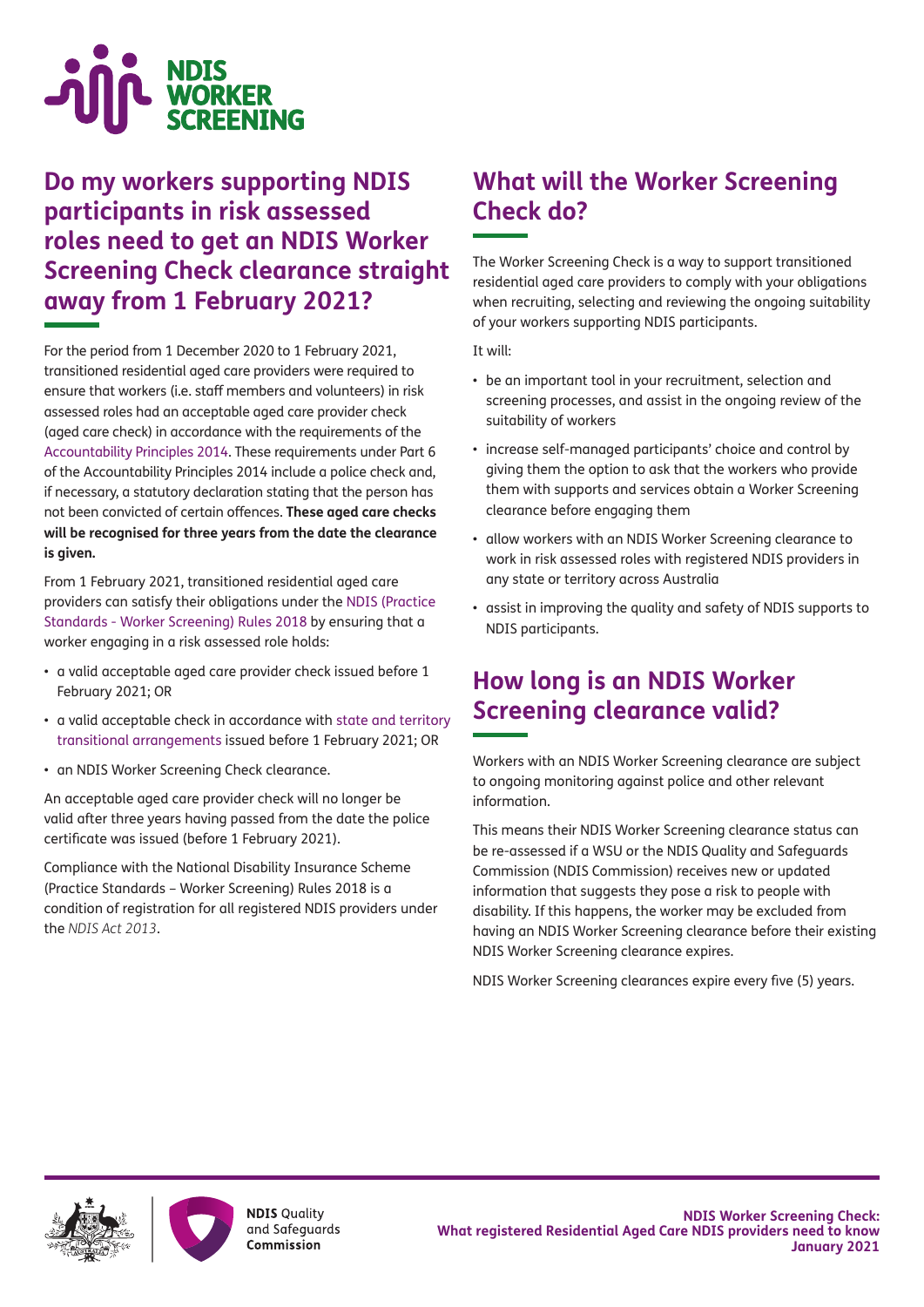

#### **Which workers need to hold a Worker Screening Check?**

From 1 February 2021, workers you employ or otherwise engage to work in a risk assessed role need to hold a Worker Screening Check clearance, if they do not hold a valid acceptable aged care check, or a valid acceptable check in accordance with state and territory transitional arrangements.

An acceptable aged care check or an acceptable check is no longer valid if it has expired or been revoked.

You are responsible for identifying the [risk assessed roles](https://www.ndiscommission.gov.au/providers/worker-screening#ide) in your organisation.

Workers who are not in risk assessed roles will not be required to hold an NDIS Worker Screening clearance. However, you may choose to ask any worker to apply for a Worker Screening Check and obtain an NDIS Worker Screening clearance.

#### **When can my workers work in risk assessed role supporting NDIS participants?**

A worker who holds a Worker Screening Check clearance or a valid acceptable check or a valid aged care check can start work, or continue work, immediately.

In some states or territories, in certain circumstances, local laws may permit a registered NDIS provider (including a transitioned residential aged care provider) to allow a worker to begin working in a risk assessed role after they apply for a Worker Screening Check but before they have been granted a clearance.

If the laws of your state or territory allow you to engage the worker in a risk assessed role after submitting an application, but before an outcome has been issued, you must have appropriate safeguards in place.

#### **What if a worker is excluded through their Worker Screening Check application?**

If a worker has received an NDIS Worker Screening exclusion as a result of their Worker Screening Check, you cannot allow that worker to undertake a risk assessed role.

## **What records do I need to keep?**

Registered providers including transitioned residential aged care providers are required to keep records for each risk assessed role and for workers in risk assessed roles.

### **What is the NDIS Worker Screening Database?**

The NDIS Worker Screening Database is held by the NDIS Commission.

The NDIS Worker Screening Database:

- holds a register of cleared and excluded workers as determined by each state and territory's Worker Screening Unit
- supports national ongoing monitoring of the criminal history records of workers with NDIS Worker Screening clearances
- means NDIS providers across the country can use a single online portal to verify their workers' Worker Screening Check applications, and review the NDIS Worker Screening clearances of prospective workers, without needing to contact individual state and territory Worker Screening Units
- helps NDIS providers with record-keeping requirements.

The NDIS Worker Screening Database **only** holds information about workers' NDIS Worker Screening clearance status for those workers who have undergone a Worker Screening Check. It will not hold information about acceptable checks. It will not hold the personal information used by a state or territory WSU to assess a worker's Worker Screening Check outcome.

As a registered transitioned residential aged care provider, you will have automatic access to the NDIS Worker Screening Database through the NDIS Commission's COS portal.